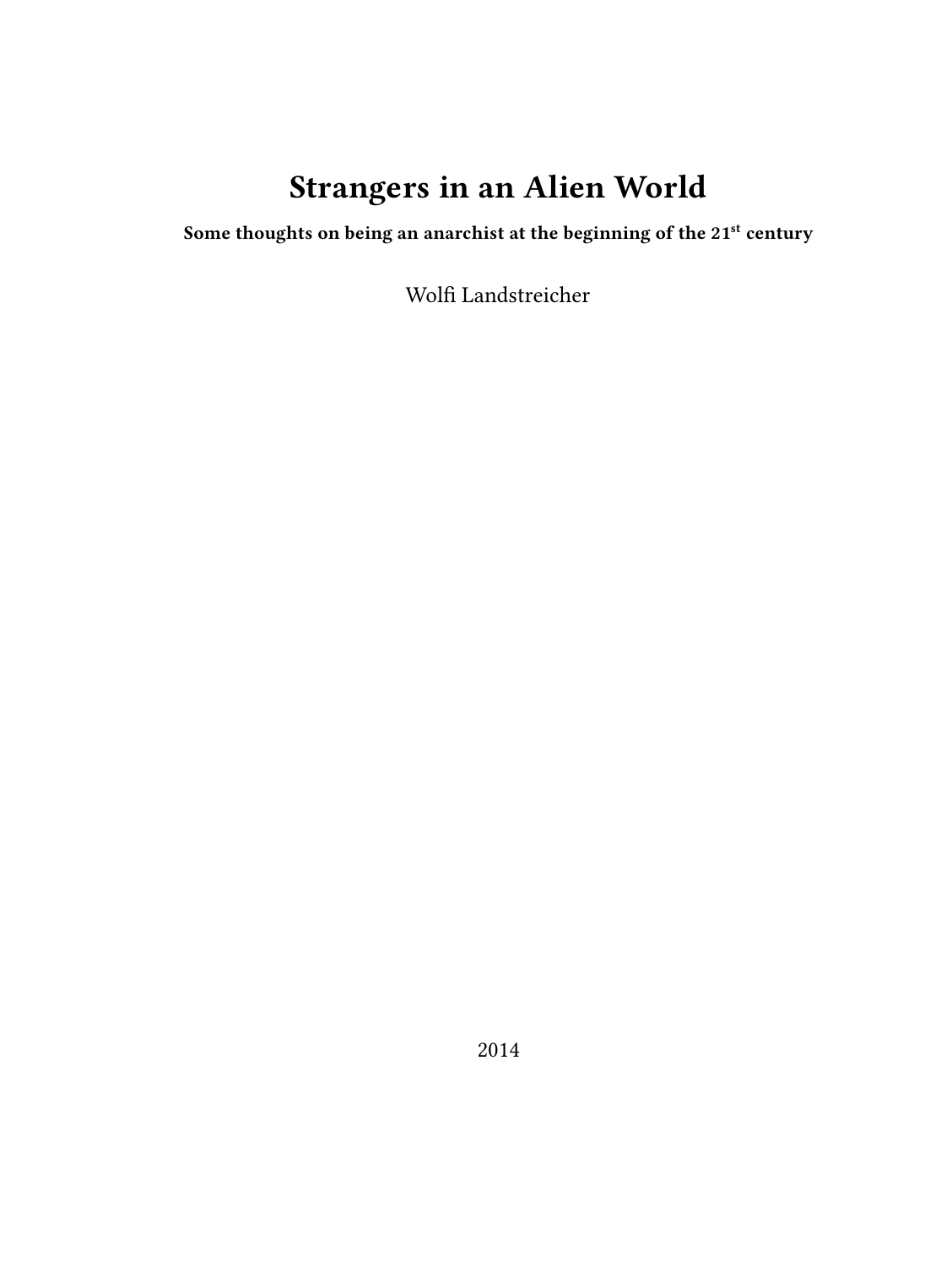# **Contents**

| <b>Chapter 1: Living in an Alien World</b> | $\overline{\phantom{0}}$ |
|--------------------------------------------|--------------------------|
|                                            |                          |
|                                            |                          |
|                                            |                          |
|                                            |                          |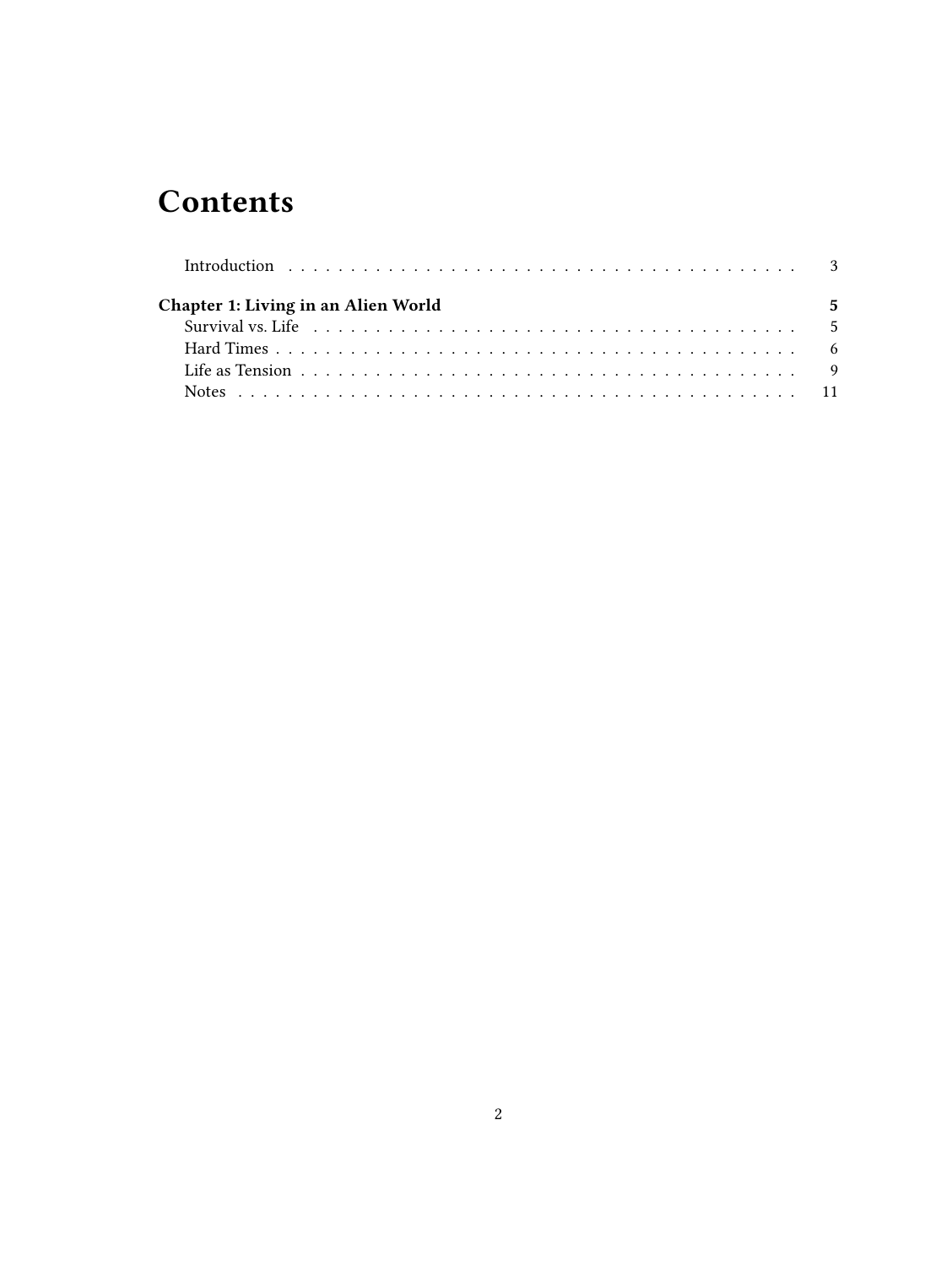## <span id="page-2-0"></span>**Introduction**

*"…we are alone, with an entire world ranged against us."* -Andrea Dorea

I have been an anarchist for well over thirty years now. For me this has never been an identity to which to cling, a label to give me a sense of belonging. It has rather been an ongoing challenge to face my life in a particular way, constantly raising the question of what it means to reject every form of domination and exploitation in my life on a practical level. This is not a simple question with easy answers, but a problem that I have to wrestle with constantly, because I am facing a world here and now in which domination and exploitation define social relationships, in which most individuals are dispossessed of every possibility of determining their own existence, alienated from the creative energy through which such a project could be realized. As an anarchist, I have made a decision to reject and fight against this world. This makes me a deserter, an outsider, indeed, a stranger in an alien world. Obviously, this is not an easy choice. Several years ago I wrote: "I am not a peaceful man, a man content and willing to accept the will of the gods No, I am a man at war – with the world and with society, indeed, but also with myself and those I love the most." And I think that this is inevitably true for any anarchist who is sincere in her desire to live her refusal of the impositions of the ruling order. To overcome the isolation of this refusal it is necessary to seek accomplices with whom to steal back the creative energy with which we can build our lives together on our own terms and with whom to use that energy to destroy the alien world that the ruling order imposes on us. I wrestle constantly with the question of how to go about living in this way and carrying on this project with joy. The thoughts that follow stem from this questioning.

If I refer mainly to anarchists in speaking of the projects I pursue, it is because I am an anarchist and choose to carry out my projects in a certain way because of this. At the same time, I am quite aware that complicity cannot be limited to anarchists. There are those who hate the habitual, unthinking daily activities, relationships and roles that make up this society and that by their nearly universal unconscious acceptance are imposed on all of us, but who do not express this through revolutionary or anarchist ideas. Nonetheless, they act against this society in their lives, and they are also potential accomplices. In fact, only by being open to such relationships can we anarchists break out of the ghettos in which we so easily lose ourselves. So I am addressing these thoughts mainly to anarchists, but also to anyone who despises the enslaving impositions of this society.

There are words that I will use in this writing that I do not trust. I know they are problematic and open to misunderstanding. Thus, I will sometimes use the word "we." There are circumstances in which it is the best shorthand metaphor to express what I am trying to say. As far as I am able, I will avoid the generic "we" in favor of the third person, but where this creates a clumsy and uncomfortable reading and I am referring to human beings in general, I will use this mistrusted word. In addition, it is important to recognize that society, the state, the economy, religion, etc., are not things in themselves, capable of acting. The are rather social relationships, activities that individuals carry out, generally in a habitual and unthinking manner. Throughout this series, I will often use the shorthand form of saying "society does this," "the state does that," etc., but I would like the reader to keep in mind that this is just a shorthand, that in reality, individuals are doing these things by carrying out the prescribed, habitual roles and activities that create and maintain the institutional structures of this society. Finally these thoughts are explorations, not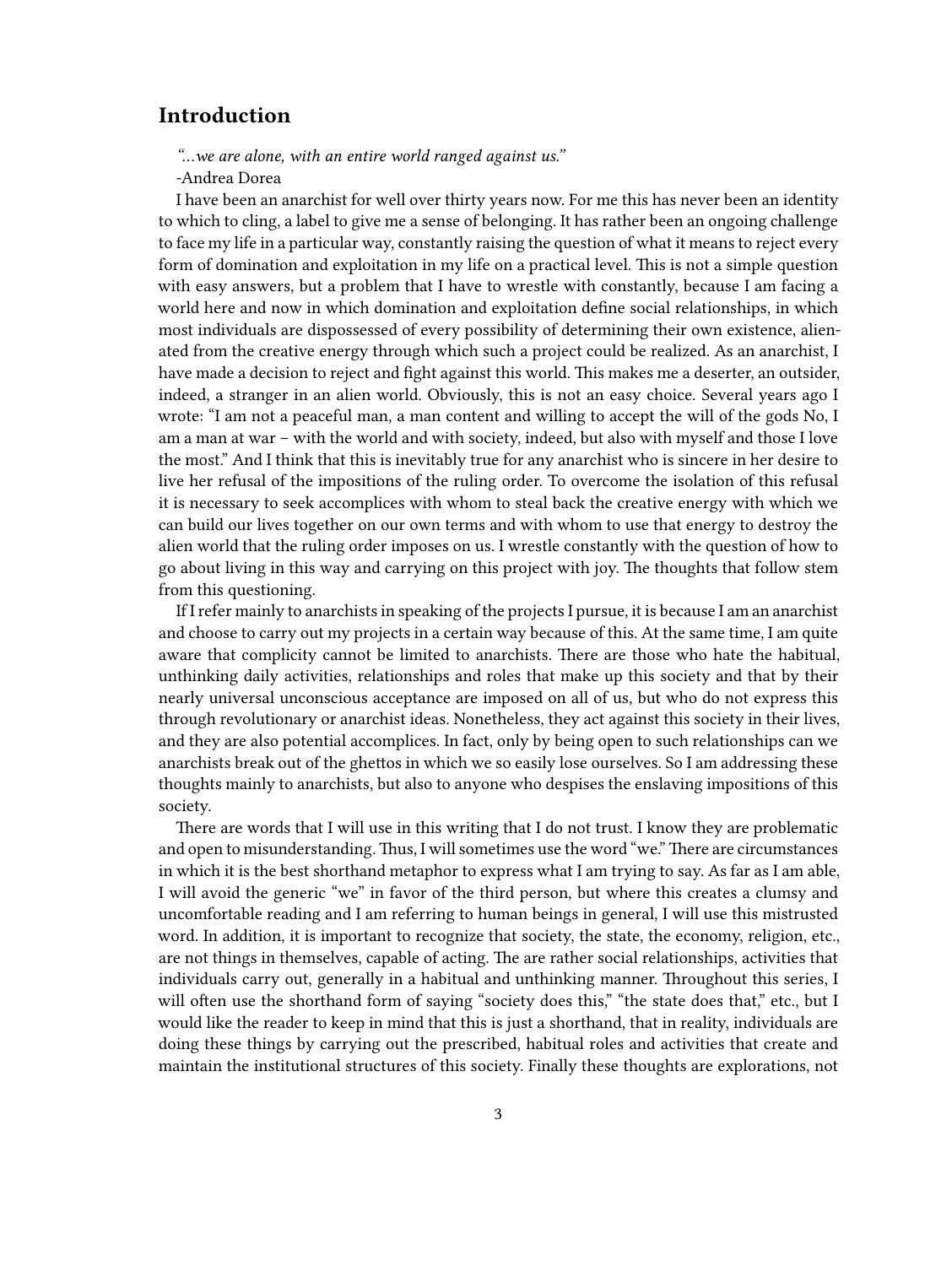final conclusions. As such, I consider them a tool for myself and others to use in developing and expanding our projects of stealing back our lives and destroying the social order that has stolen them from us.

\_\_\_\_\_\_\_\_\_\_\_\_\_\_\_\_\_\_\_\_\_\_\_\_\_\_\_\_\_\_\_\_\_\_\_\_\_\_\_\_\_\_\_\_\_\_\_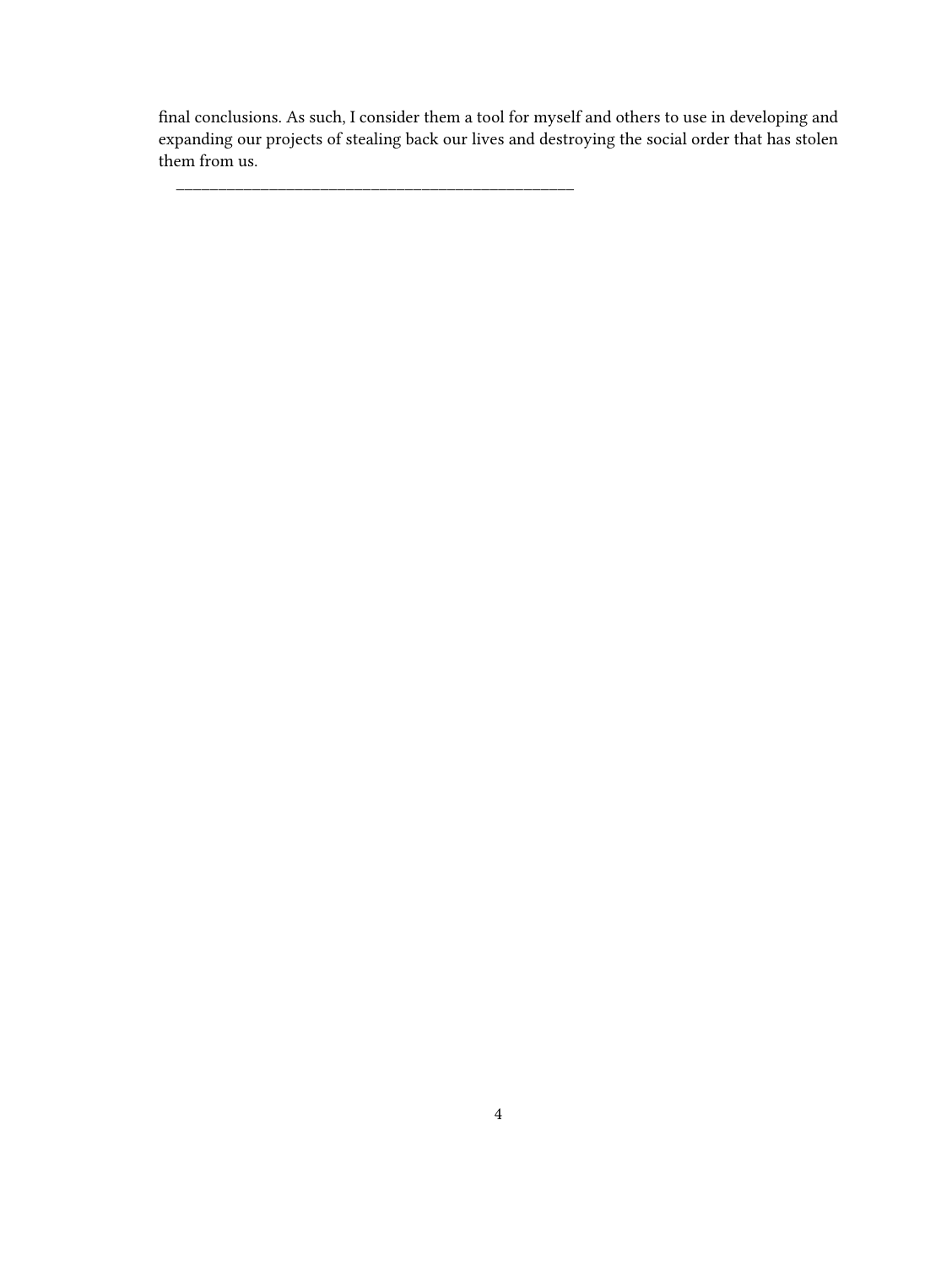# <span id="page-4-0"></span>**Chapter 1: Living in an Alien World**

*"Ours is a 'finished' world in which non-fulfillment has created a general powerlessness and evacuated all moral responsibility. Man has foresworn control over the world, and as a result we are assailed by one catastrophe after another, each more 'inevitable' than the last."*

-Andrea Dorea

What does it mean to be living in an alien world? After all, this is not just the condition of anarchists and revolutionaries, the conscious enemies of this world. It is the normal condition of life within this society. Alienation defines all social relationships in a world of work and money, politics and economy, where wealth and power are concentrated in a few hands. Under such circumstances, there is no direct relationship between an individual's thoughts, her desires, his activities and their outcome. "Life" is something that happens to her, not something she creates. It is an alien imposition upon the nothing that he has become. If she still desires greatly with a creative energy that demands to be expressed, this condition is intolerable. But to fight it he needs some understanding of how it functions.

#### <span id="page-4-1"></span>**Survival vs. Life**

The greatest evidence that alienation is the central basis of social relationships in this world is the fact that the requirements for survival are not merely separated from the desire for a full and passionate life, but actually stand in opposition to it. The institutionalized and habitual activities and relationships that comprise the society of the market and the state create a reality in which we are forced to sacrifice the greater part of our existence in order to make money to meet our basic needs, rather than consuming our lives in self-enjoyment and creative exploration. To put it another way, this world blackmails us into reproducing it, into sacrificing our selves to its continued existence and expansion.

This has really hit home for me as I have begun to encounter greater and greater difficulty accomplishing what I want in my life and have watched increasing numbers of friends fall into dire financial straits in recent times. There are specific circumstances that have sharpened the pressure of the social blackmail of survival, economic realities, changes in the conditions of production and in class relationships that have made things more difficult everywhere. The US economy is in particularly bad shape right now, and as always those on the bottom pay the most. And there is nothing about being a revolutionary or an anarchist that makes one immune to these difficulties.

Sadly, for the most part, despite the critiques we anarchists may have as declared enemies of this society, we also tend to look for our immediate solutions in fragmented and atomized means. Even though we may recognize that, in terms of our dreams and desires, an Obama or a Nader is no better than a Bush, we don't apply the same logic to the options this society offers us for surviving. To some extent, this is inevitable so long as this society exists. There is nothing vitally passionate and invigorating about starving. Jobs, dole, school grants, scams, theft, dumpster diving – are all merely ways of surviving within this society and nothing more. The fact is that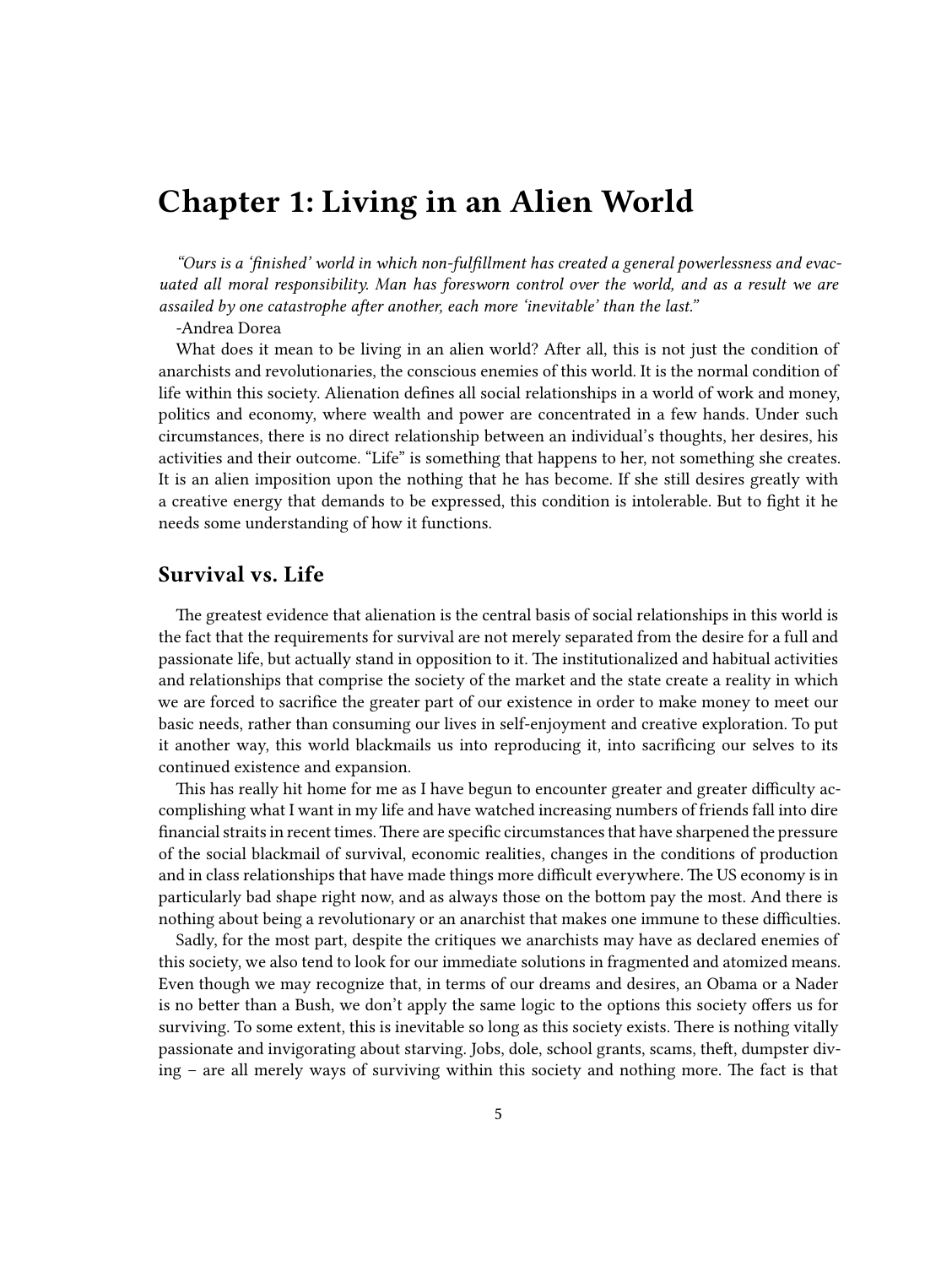survival within this society is always fragmented and atomized, and this is why it is essential to strive to make our joy in life and our projects of revolt against this society take precedence over survival, so that we can turn the fragmented activities through which we survive into mere tools for our projects and our lives, using them against the society that imposes them.

This is an extremely difficult project. It involves seeing beyond where we are, beyond the limitations of our present existence. And it involves learning how to recognize accomplices when we encounter them, learning how to weave together our efforts to get beyond the limitations of this society and our revolts against the impositions of survival. Such efforts exist wherever people have not been pushed to the limits of desperation, wherever even a little bit of pleasure can enter into people's lives. This is why so many of us have experienced those moments of living beyond the imposed limits of this society. In his introduction to Dancing in the Streets, Franklin Rosemont describes such an experience in North Beach in San Francisco during the Beat era. He relates the experience of people who decided to give their lives, their creativity and their enjoyment priority over survival and so found ways to take care of the latter without hindering the former. In his words: "Almost everyone was poor, but no one went hungry, and newcomers had no trouble finding a place to stay. In North Beach, 1960, what mattered most was poetry, freedom, creativity and having a good time." It is a utopian dream confronting the miserable realities of this existence, and thus creating a utopian practice in the present without falling into escapism. At the same time, I recognize that those were different, easier, more prosperous times. Where prosperity still seems to exist in the US and western Europe, it is thoroughly dependent on credit, and for those who cannot or will not play that game, the illusion of prosperity is disappearing. Those who do continue to play it remain in perpetual debt that enslaves them more and more deeply to the merry-go-round of work-and-pay, and as the credit system falls apart at the seams, it is hard to imagine that this illusion will hold up for anyone with a sliver of intelligence for much longer. But the alien world retains its vampiristic grip on everybody's lives, and only in unrelenting revolt against it is it possible to temporarily break that hold and grasp those moments of real life.

# <span id="page-5-0"></span>**Hard Times**

Human beings have been living in an alien world since the economy and the state first came to dominate life, but the present generation is living in particularly hard times. Assurances of just a few decades ago have crumbled on all levels and the "confidence" that those who rule this world express takes on a more and more strident tone, as their failures combine with the horrific consequences of their successes to expose the precarious nature of the world that has been created for everyone. Indeed, it is our daily activity (work, consumption, the reproduction of social reality in the roles and predetermined relationships everyone plays out every day) that creates this world. And yet it is created against us, placing our well-being and increasingly our very existence in jeopardy. Precariousness on all levels has come to define human existence as we live in a world of disaster that is a product and requirement of capitalist society and its industrial apparatus.

From the time it began to develop, capitalism has been a catastrophe for all but the rulers and managers of society. It can only survive by expanding, and its expansion has required the continual uprooting of people from the lands and relationships that provided their existence. This has been necessary in order for capitalists to gain access to raw materials and to force people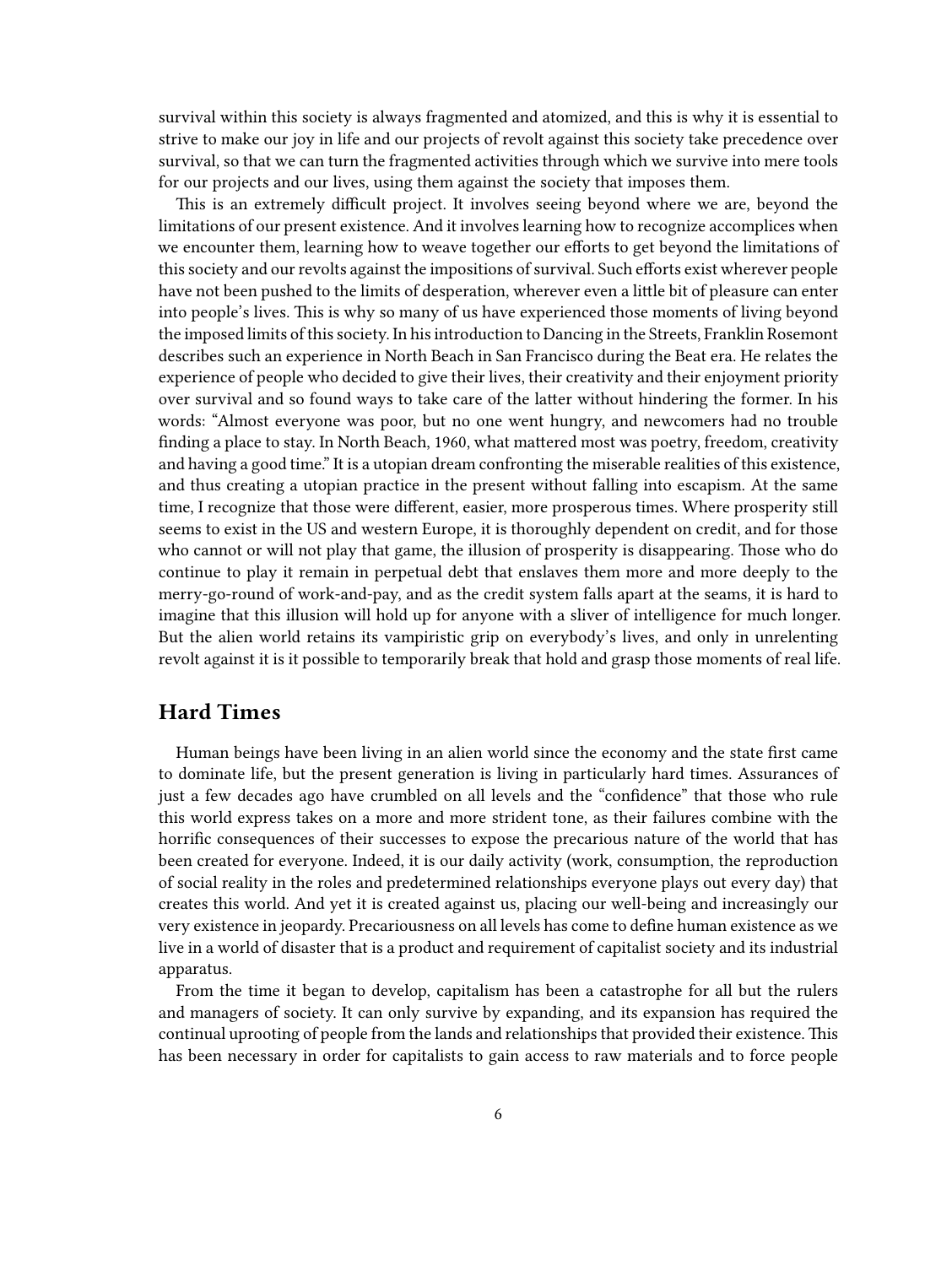into a situation where they would be dependent on selling the time of their lives in exchange for a wage in order to survive. But the expansion of capital also required the development of an industrial system of production which started a process of environmental devastation.

Although disasters have been part of the reality of capitalism from the beginning, over the past few decades there has been a notable increase in the number and intensity of disasters. This shouldn't be surprising. The environmental effects of the industrial system have been accumulating, and that system has expanded across the globe. Technological systems have become increasingly complex and fragile with the consequence that they are more prone to malfunction and breakdown. All this has occurred in a situation where the systems are increasingly interconnected and use materials whose potential effects we don't know. Thus, these breakdowns can be truly disastrous.

Industrial disasters like Three Mile Island, Chernobyl, Bhopal, Tokaimura (Japan)<sup>1</sup> and Baiă Mare (Romania) $^2$  stand out due to the extent of the damage and the blatant technological cause. But similar disasters on a much smaller scale are part of the normal functioning of the industrial system. In Baiă Mare, for example, there had been several chemical spills in the year before this disaster, another smaller one in the same month and a steady parade of them in the years since. Similarly, chemical spills into the Mississippi River were slowly killing off more and more of the Gulf coastal waters along the southern United States coast long before the British Petroleum's oil spill of 2010. Perhaps the worst industrial disasters are these gradual ones with effects that only become clear after years of damage.

But so-called "natural" disasters have also become more frequent and devastating. In fact, we can't honestly speak of merely natural disasters anymore. Every disaster is social. On the one hand, the capitalist need for expansion promotes "cost-efficient" methods of production and construction that create a shoddiness which is bound to drastically increase the devastation caused by various disasters. Consider for example that during the earthquakes in Turkey in 1999, it was mostly the newer structures that collapsed. The old ones, built before capitalism took over construction in the area, withstood the disaster. On the other hand, the technological projects of the state and capital almost certainly play a role in the intensity and frequency of "natural" disasters. If the precise role of underground nuclear weapons testing in the increasing intensity and frequency of earthquakes is still open to question, the role of industrial pollution in the global climate change<sup>3</sup> that has certainly intensified hurricanes, flooding, blizzards and other weather disasters in recent years is pretty obvious. We live in a society that breeds disaster.

But disaster is not merely an unpleasant side effect of this social order. It requires such catastrophes. Now that the social order of capitalism has spread across the globe, continual disaster is necessary to keep production expanding. This is so not only because of the need to rebuild damaged areas, but also because these situations provide excuses for new technological developments allegedly intended to curb the harmful effects of disasters, but really intended to expand profits. In addition, the threat of disaster plays a necessary part in justifying the role of experts and their leadership. By portraying disasters as mostly distant and isolated events, the media

<sup>&</sup>lt;sup>1</sup> In 1999, radioactive material was spilled at the power station here causing major environmental damage for a radius of several miles around it.

 $2$  A major chemical spill happened here in January 2000 that devastated three hundred miles of river life in the Lapus, Somes, Tisza and Danube rivers.

 $3$  A.k.a., "global warming." Although the overall trend is toward higher average temperatures, its real effects as experienced are much more chaotic, so I prefer to call it global climate change.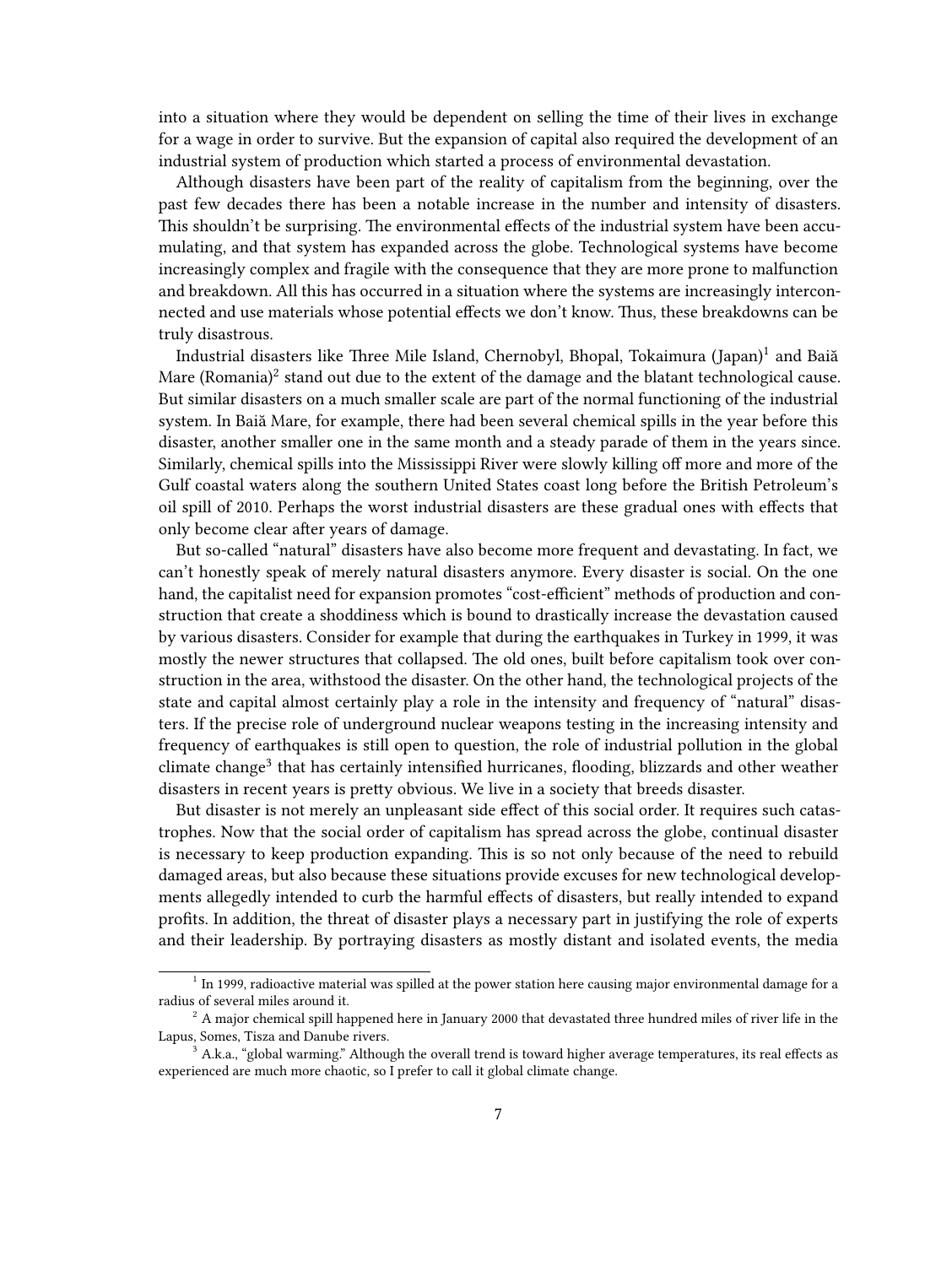prevents us from making connections and achieving an understanding of the social function of disaster, giving it the appearance of an unavoidable fate. This maintains the threat as a source of an underlying atmosphere of fear that serves the rulers of this world. But disasters are becoming more and more frequent and intense, and the industrial system imposed by capital can only make it worse. The experts and their technological fixes are becoming less and less convincing as solutions, as each new technological fix brings its own train of disasters with it.

As I mentioned above, capitalism began its expansion by uprooting huge numbers of people from the lives they had developed for themselves. Yet until recent times, the majority of the world's people have managed to maintain their existence as peasants, gardeners, herders and foragers with only occasional direct contact with the reality of capitalism. In the western nations where capitalism forged ahead, a growing portion of the uprooted became wage laborers, and class struggle began to manifest within the industrial sectors. Side by side with bloody repression, the rulers granted concessions to workers usually through the trade union apparatus. By the 1960s, there were safeguards for workers and welfare systems for the poor that seemed to at least guarantee survival in most western countries. But at the same time capitalism had truly come to dominate the globe, and the effects of this global domination were beginning to manifest.

The most obvious effect of capital's expansion across the globe is the continuing vicious uprooting of people from the lives they knew. At this point more than half of the world's population lives in cities. Because there are not nearly enough places for all of these people in the labor market, many find themselves in ghettos and shantytowns eking out an existence in crime or in the underground economy. In addition, ethnic, nationalist and religious conflicts, environmental disasters, epidemics or mere poverty are driving growing numbers of people to take to the road or the open sea in hope of finding something better. These often undocumented immigrants are easily exploited as a cheap labor source, while living in constant fear of arrest and deportation. Those who manage to continue to live in small traditional communities where capital has not yet fully penetrated nonetheless feel its effects in the form of diminishing space, invading pollutants, airplanes passing over, transport passing through, individuals coming in to convert them to the ways of the dominant world.

This expansion across the globe has gone hand-in-hand with an economic and technological restructuring which has allowed capital to undermine the old safeguards for workers and the poor in the west. As welfare is cut back, secure jobs are harder and harder to find. More and more people find themselves in temporary work or crap jobs where it is assumed that they will quit or be fired after a short stint. Homelessness is on the rise. Incomes can't keep up with rising rents and utility bills. Many can't afford medical insurance. Illegal activity and the underground economy are necessary to more and more people's survival.

In short, as capital has come to dominate the world, it has been pushing more and more people to the margins of society, turning exploitation and dispossession into the threat of exclusion. But in doing so, it is creating a situation where more and more people will feel they have nothing to lose in venting their rage against the ruling order.

It is in this light that we can understand the increasing permeation of social control and the methods of policing and the prison into every aspect of daily life. The state is aware that the uprooting necessary to the expansion of capital is now also beginning to decivilize those it uproots, creating a growing number of malcontents with no demands and in fact with nothing at all to say to those in power. And so it is trying to get the machinery in place to keep this seemingly irrational unrest sporadic and isolated, as unintelligible to itself as it is to the state. On the direct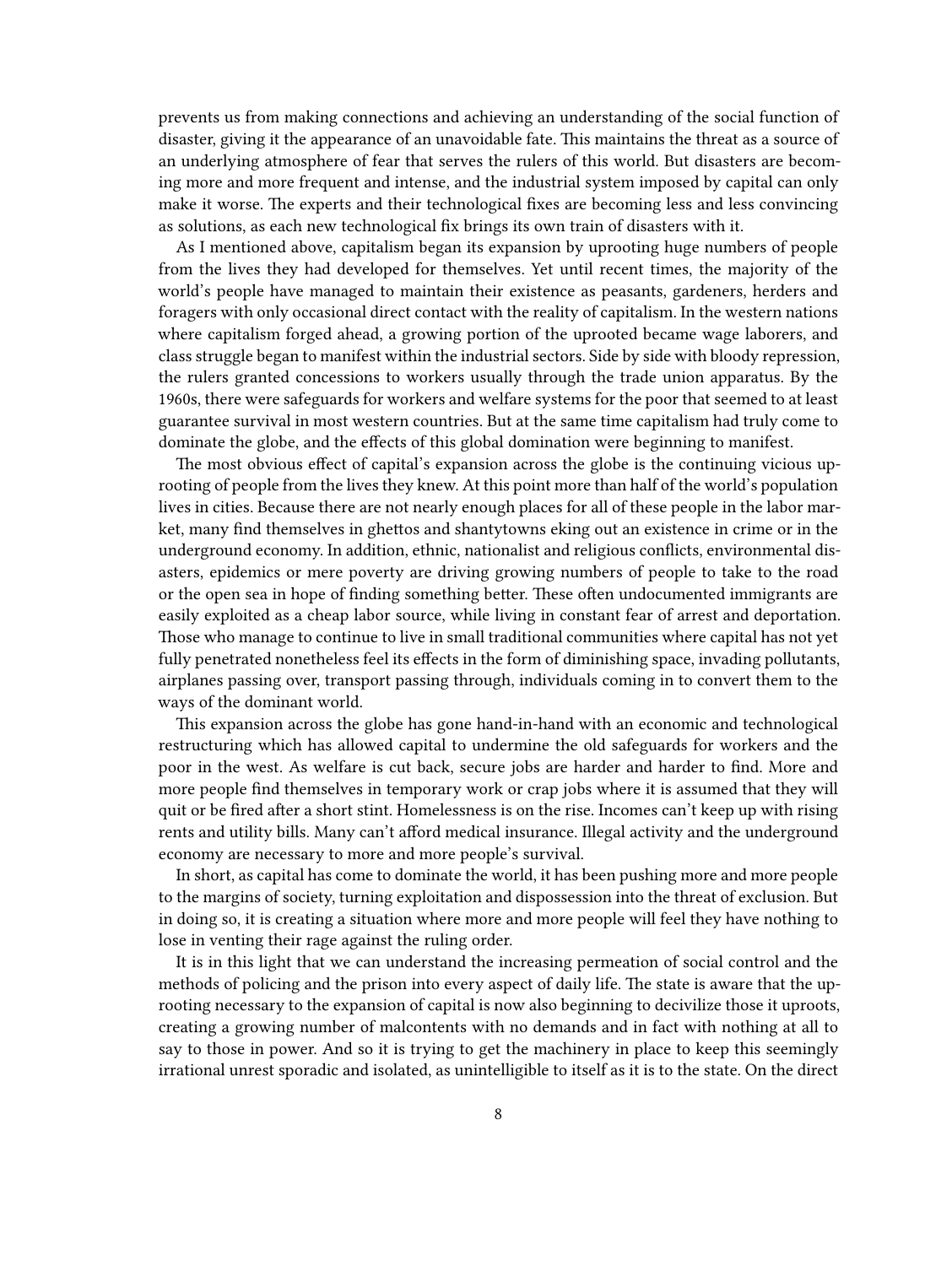level of the streets, this means the militarization of policing. This is a two-way development in which urban police forces get military training in urban maneuvers, while military forces are used more and more in international and internal policing operations. The state has also been focusing more intense repression against those it perceives as potential threats. Media stories attempt to paint such enemies of the state as demons in order to isolate them from the rest of the exploited. Thus, in some places, anarchists are under intense repression, and everywhere, conscious rebels are targeted. In addition, surveillance technologies are spreading throughout the urban landscape creating a decentralized panopticon effect – the appearance that we are under constant surveillance, meant to make us police ourselves.

But these technologies are fragile, sometimes non-functional and always dependent on human beings to process the information they gather. This reflects another aspect of the need to spread control across the whole social field. To accomplish this, the state has to depend on a fragile, thinly spread technological network, a vast web with many holes and many weaknesses. This is why it has to depend on convincing people to police themselves.

To convince people to do this, the state uses its greatest weapon: fear. The ruling order uses the mass media to parade a series of threats before everyone's eyes. From disaster to terrorism, from crime to the latest epidemic, from the threat of unemployment and homelessness to an alleged genetic disposition to cancer or schizophrenia, the media proclaims that everyone is under constant attack and that only the state and its paid experts stand between us all and the direst catastrophes. This is how the rulers of this world convince almost everyone to accept policing and indeed to police themselves. As the authorities build an open-air jail around us all, they succeed all too well in training most people to thank their jailers, or worse yet, to be their own jailers. And yet a careful look at these threats shows that those which are not mere inventions to justify specific technological or political developments are in fact caused by the social order of the state and capital itself, by the world this order constructs. And this is becoming increasingly hard to hide.

This is a very incomplete and brief sketch of the hard times in which we are currently living. As an anarchist, I have no interest in lamenting this. The very best that capital, the state and all the institutions of this civilization could offer would not please me any more. I am a stranger and an enemy in this world, not a reformer. My interest in looking at these realities is to understand the world I am facing right now so that I can figure out how to create my life for myself against this reality, finding the tools to use and the accomplices with whom to act against a social world that has stolen your life and mine.

### <span id="page-8-0"></span>**Life as Tension**

If all the exploited, the dispossessed, the uprooted are strangers in this alien world, then it is not this estrangement as such that distinguishes me as an anarchist. Nor is it the awareness of this condition. It is rather the fact that I recognize in this estrangement a monumental theft – the theft of my life (and of all lives) by the social order – and that I therefore choose to be the irreconcilable enemy of this order, battling to take my life back here and now, in association with others fighting for the same thing whenever possible.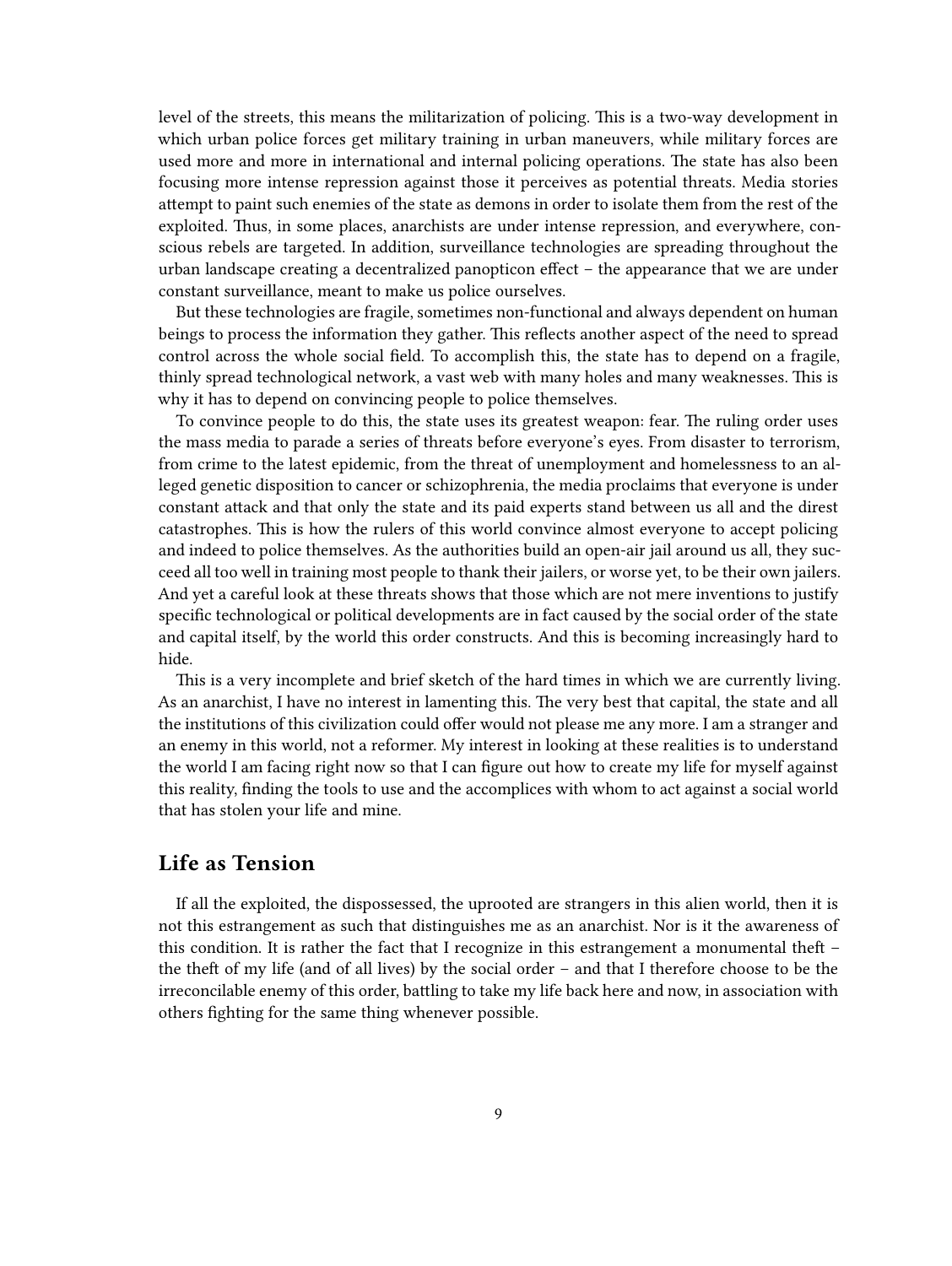The economy and the state have extended their reach everywhere, $4$  so there is certainly no place to which I can escape to build my life. My desire to have my life as my own and my hostility toward the social order perpetually confront this imposed reality. I create my life for myself, but in conditions not of my choosing. At the same time, I am out to destroy these conditions, and so my life exists as a perpetual tension towards that which this society absolutely opposes. Since I am not a christian (or a leftist), willing to sacrifice my life for a higher good, I am not willing to wait to begin my experiments in taking back my life until these conditions – which are now global – have been destroyed. But these experiments perpetually run up against social reality. I have no choice but to attack it.

But what does this mean practically? How do I create my life as an attack against the social world that steals it away? These questions cannot be answered once and for all. All ultimate answers would amount to a set of rules, a set of predetermined conditions to control my life. My answers to such questions must be my own and must themselves be called into question day after day. This is what keeps my life in play, what makes it worth living.

If the anarchist tension is the impulse to take back my life as I run up against the daily realities of this society, then I need to develop an idea of my life as a total, ongoing creation, not as disconnected fragments. It is not possible to carry on this creative process in isolation, because I live in relationship with others. But most of these relationships are imposed; they are social role connecting with social role like the gears of a machine, but they make us feel more like billiard balls banging against each other and bouncing away as quickly as possible due to our disgust. The situationists suggested that we need to learn to subvert these roles, to turn them against the society that imposes them, and I think this is a useful subversive project. But more importantly, in order to take my life back, I need to cultivate relationships of affinity and complicity with others, conscious relationships that we develop as ways of creating our lives together. I am not talking about forming collectivities, in which a social entity once again appropriates the lives of the individuals who make it up, but rather about figuring out the ways to interweave lives, desires, struggles, capacities and resources so that each individual's life is enhanced and becomes more fully her own. Within such a context, where we are creating our lives together against this world, the situationist practice mentioned above can become a tool for subverting situations that this society imposes on us to our own ends of taking back our lives and destroying this society.

I have mentioned that in this society survival stands in opposition to a full and passionate life. And yet it is obvious that if one dies of hunger or exposure, he will have no such life. So here is another area of tension. To speak of squatting, theft or similar activities as the solution here is to miss the point. I think that everyone reading this is capable of figuring out different ways to survive. The question is: how do I overcome the domination of survival over my life? How do I turn the means by which I get what I need to survive into mere tools for creating my life in an expansive and passionate manner? How can I do this together with others, my comrades and accomplices, striving to grasp their lives as well? And again, there are no final answers. Unless we have an idea of what we want to do with our lives, unless "we have a good reason for getting up in the morning," these questions are meaningless. We will simply get dragged along by the demands of survival, and "alternatives" like squatting, stealing or scamming will just be other

<sup>&</sup>lt;sup>4</sup> This does not mean that the control of the state and capital is absolute. In fact, this globally extended reach comes about at the expense of stretching control to its limits, making it quite tenuous everywhere. This is because the extension is made possible mainly through the use of complex and fragile technological networks (including the social technology of bureaucracy) that are inevitably full of holes.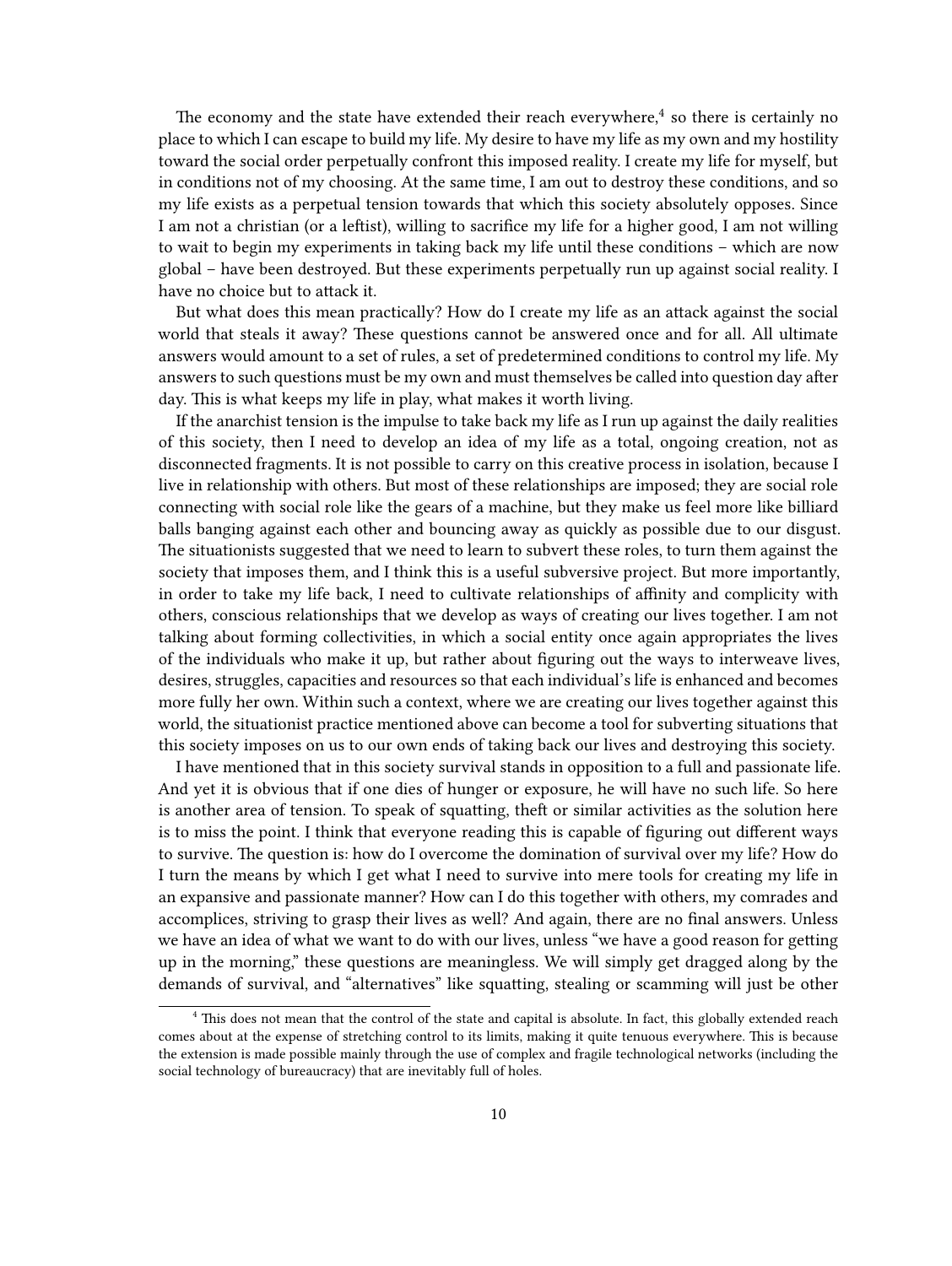forms of work. A reversal of perspective is needed so that we begin creating our lives as an ongoing project. This is where the avoidance of work gives way to the destruction of work as a social relationship, because whatever we do for money or survival (even jobs) will become a mere tool, a temporary means, in the ongoing project of creating our lives in revolt against this social order.

I have spoken of finding accomplices in my battles against this society. They don't all need to be anarchists. The desire for "something absolutely other" does not belong exclusively to those with this label. Nor is a conscious awareness of this desire necessary for an individual or a social conflict to manifest it in action. Most such conflicts are provoked by specific situations. Those involved are responding to something specific that made them angry. But often, they begin to act on their own without mediation from representative organizations, refusing to negotiate, acting for themselves. Anarchists are also generally among the exploited and dispossessed of this society and face the same immediate realities. So such situations provide a place for exploring complicity on a wider scale. Due to the nature of my anarchist aspirations, however, my participation in these social conflicts will express the same sort of tension as exists in my life. Like everyone else, I certainly want immediate relief from some of the more unpleasant aspects of my life, but I will never sacrifice my desire to make my life my own to these immediate circumstances. So I will bring this desire into every conflict as a willful tension toward autonomy and freedom. We want the way we go about these conflicts to reflect the way we want to live our lives. Thus I insist on using a methodology free of hierarchy and vanguardism. This creates a tension of striving to encourage tendencies toward self-organization and autonomous direct action that already exist in a particular conflict without falling into an evangelistic or leadership role that would undermine my desire for accomplices in a relationship of concrete equality. Because I am consciously at war with the social order, my participation in any broader social conflict will take the form of an intervention that hopes to expand the vision of that conflict, propelling it past the point of no return. But since I have no wish to be leader, teacher or evangelist – roles that interfere with our capacity to be individuals interacting with other individuals – this intervention will always be a tightrope-walk between living my own battle in my daily life and finding the ways to connect this battle with the battle of all those exploited and dispossessed people who are fighting against their condition.

I could go on examining all the areas in which this tension exists. But the point is that as a stranger in an alien world who has become conscious of that estrangement and has chosen to do battle against this world, each moment of my life as an anarchist is a tension, a straining toward something for which I have no words, and against the limits of the imposed reality. This is why being an anarchist in this world is a choice that must be made in each moment, free of moral or programmatic crutches. In a world opposed to free life created in its fullness, the only way to have my life is to live it as a stake that I play day after day.

### <span id="page-10-0"></span>**Notes**